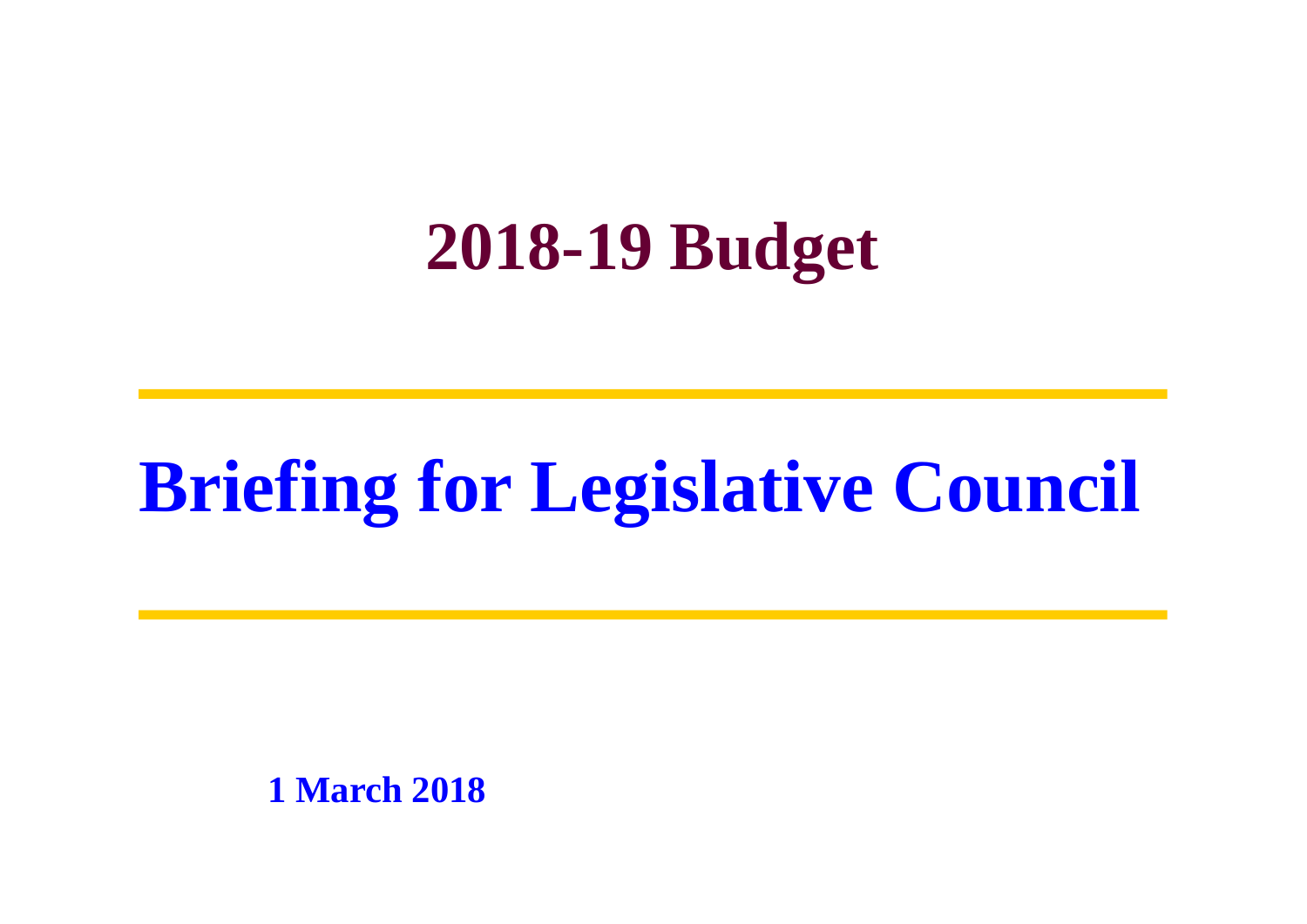### **Key Aspects of 2018-19 Budget**

- **1. Economic Development**
- **2. Public Finances**
- **3. Diversified Economy**
- **4. Manpower Training**
- **5. Enhancing Liveability**
- **6. Caring and Sharing**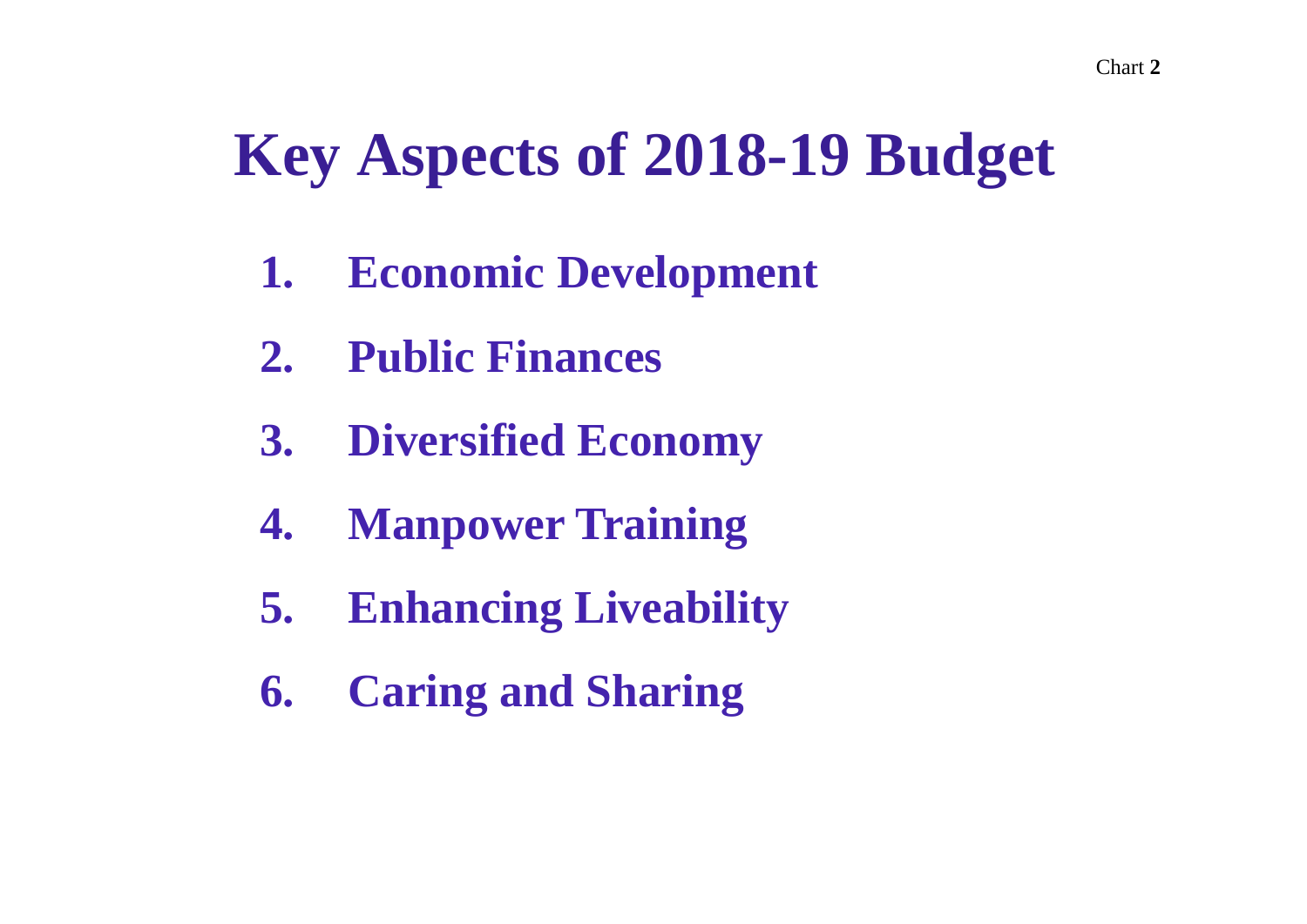#### **Public Finances**

#### **Budget Strategies**

- (1) proactively promoting economic development
- (2) investing for our future
- (3) improving the existing services
- (4) preparing for our future
- (5) enhancing the tax regime
- (6) caring for and sharing with the community
- (7) maintaining adequate fiscal reserves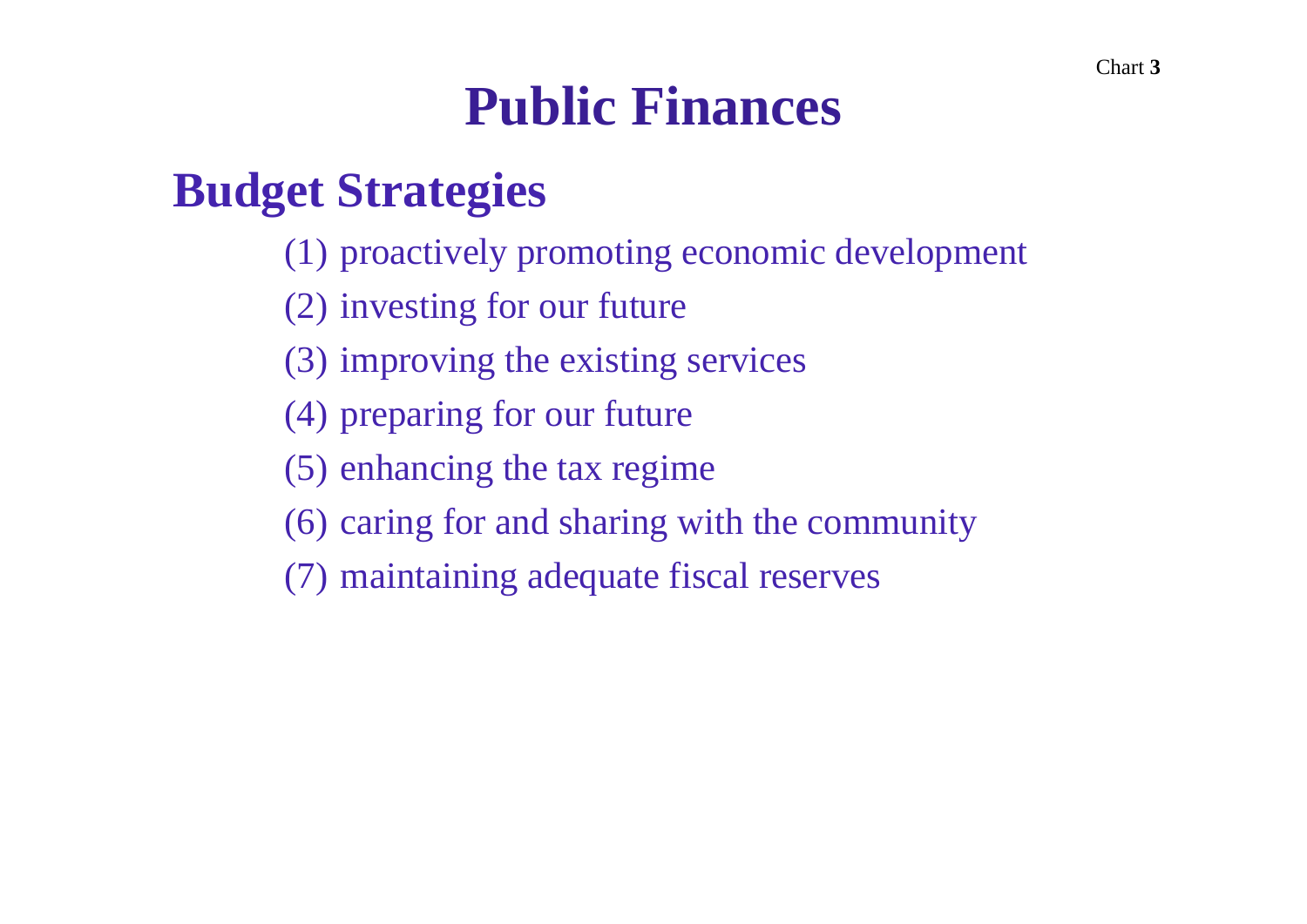### **Economic Indicators**

|                              | 2016<br>Actual | 2017<br>Actual | 2018<br>Forecast |
|------------------------------|----------------|----------------|------------------|
| <b>GDP</b> real growth       | $2.1\%$        | 3.8%           | $3\% - 4\%$      |
| <b>GDP</b> nominal<br>growth | 3.9%           | 6.9%           | $5.5\% - 6.5\%$  |
| Underlying<br><b>CCPI</b>    | 2.3%           | $1.7\%$        | $2.5\%$          |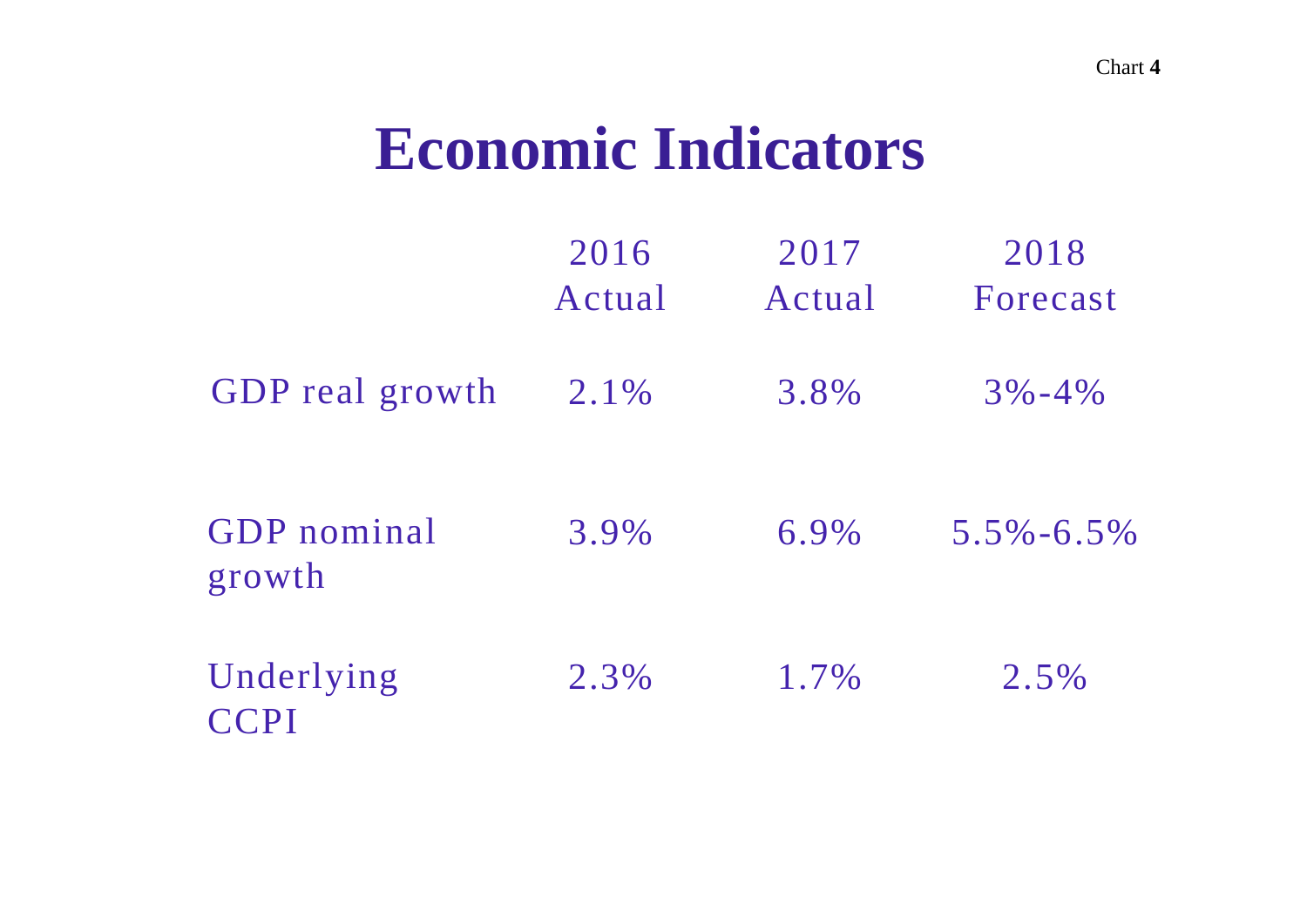### **2017-18 Revised Estimates**

|                             | <b>\$</b> billion |
|-----------------------------|-------------------|
| Government revenue          | 612.4             |
| Government expenditure      | (474.4)           |
| <b>Consolidated surplus</b> | 138.0             |
| <b>Operating surplus</b>    | 64.0              |
| <b>Capital surplus</b>      | 74.0              |

Forecast balance of fiscal reserves 1,092.0 as at end-March 2018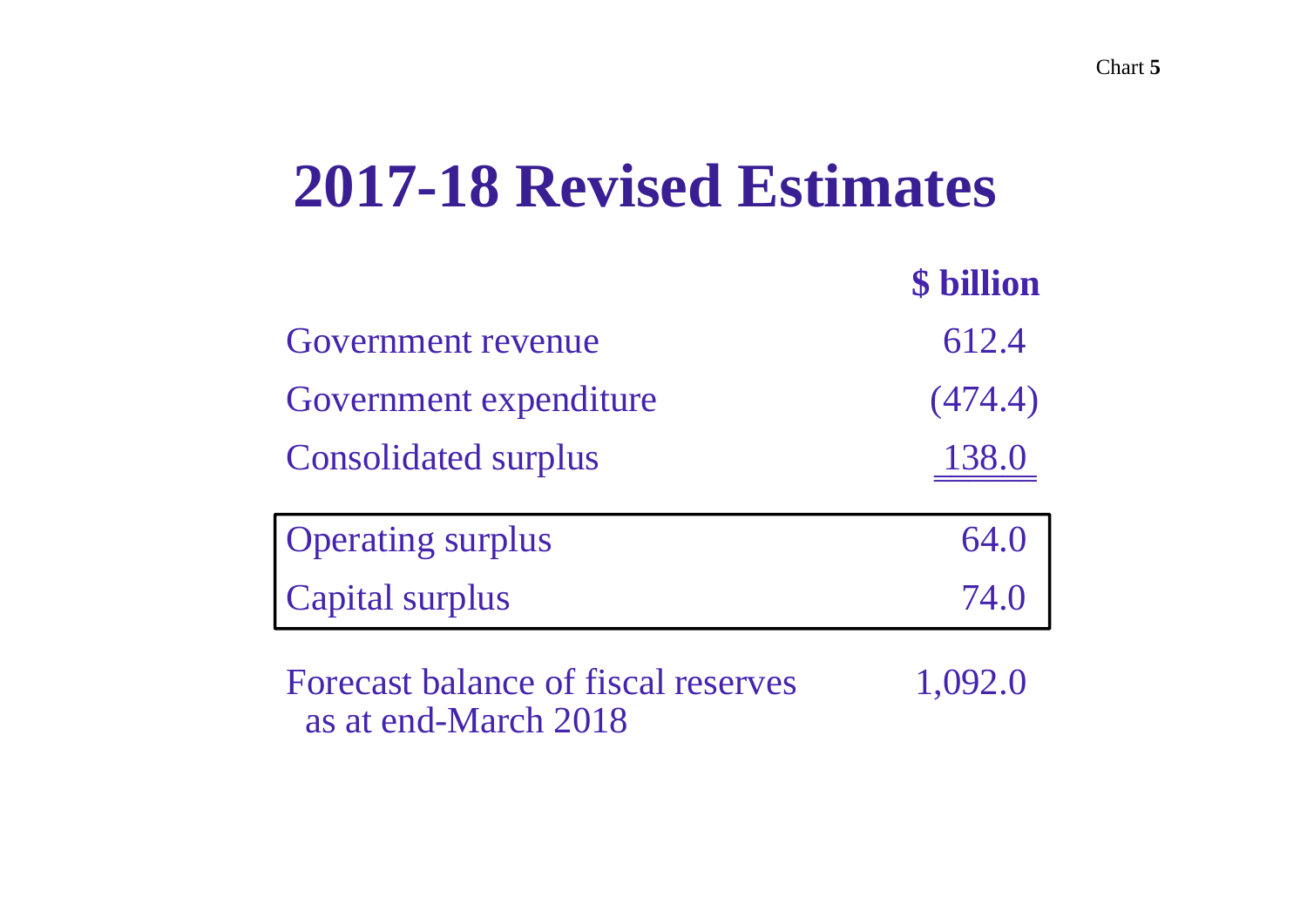Chart**6**

### **Optimise the use of surplus**

| <b>Topic</b>        | <b>Proposal</b>                                       | <b>Amount</b> |
|---------------------|-------------------------------------------------------|---------------|
|                     |                                                       | \$B           |
| <b>Sharing with</b> | <b>Expenditure measures</b>                           | 9.1           |
| the                 | (e.g. extra payment to eligible CSSA recipients,      |               |
| community           | increase for Elderly Health Care Vouchers)            |               |
|                     | Revenue measures                                      | 43.3          |
|                     | (e.g. relief for taxes and waive rates)               |               |
| <b>Improving</b>    | Part of the measures for education, arts and culture, | 84.0          |
| services and        | sports, healthcare, environment and innovation &      |               |
| investing in        | technology                                            |               |
| the future          |                                                       |               |

#### **Total 136.4**

\*\$300 billion will be earmarked in the fiscal reserves to support the second 10-year hospital development plan, improve the facilities in DH clinics, and enhance healthcare teaching facilities.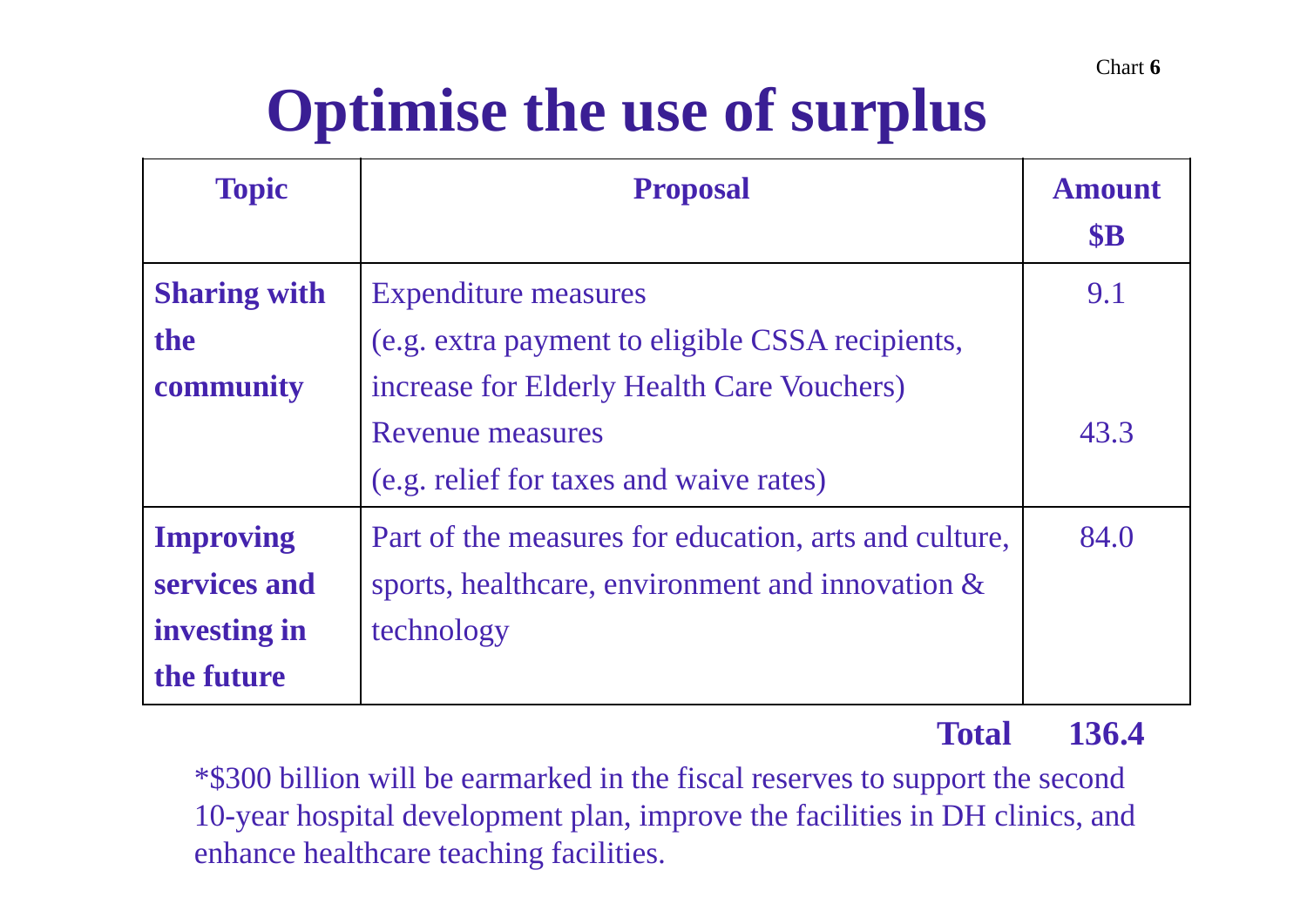### **2018-19 Estimates**

|                             | \$ billion |
|-----------------------------|------------|
| <b>Government revenue</b>   | 604.5      |
| Government expenditure      | (557.9)    |
| <b>Consolidated surplus</b> |            |
| <b>Operating surplus</b>    | 14.6       |
| <b>Capital surplus</b>      | 32.0       |

Forecast balance of fiscal reserves 1,138.6 as at end-March 2019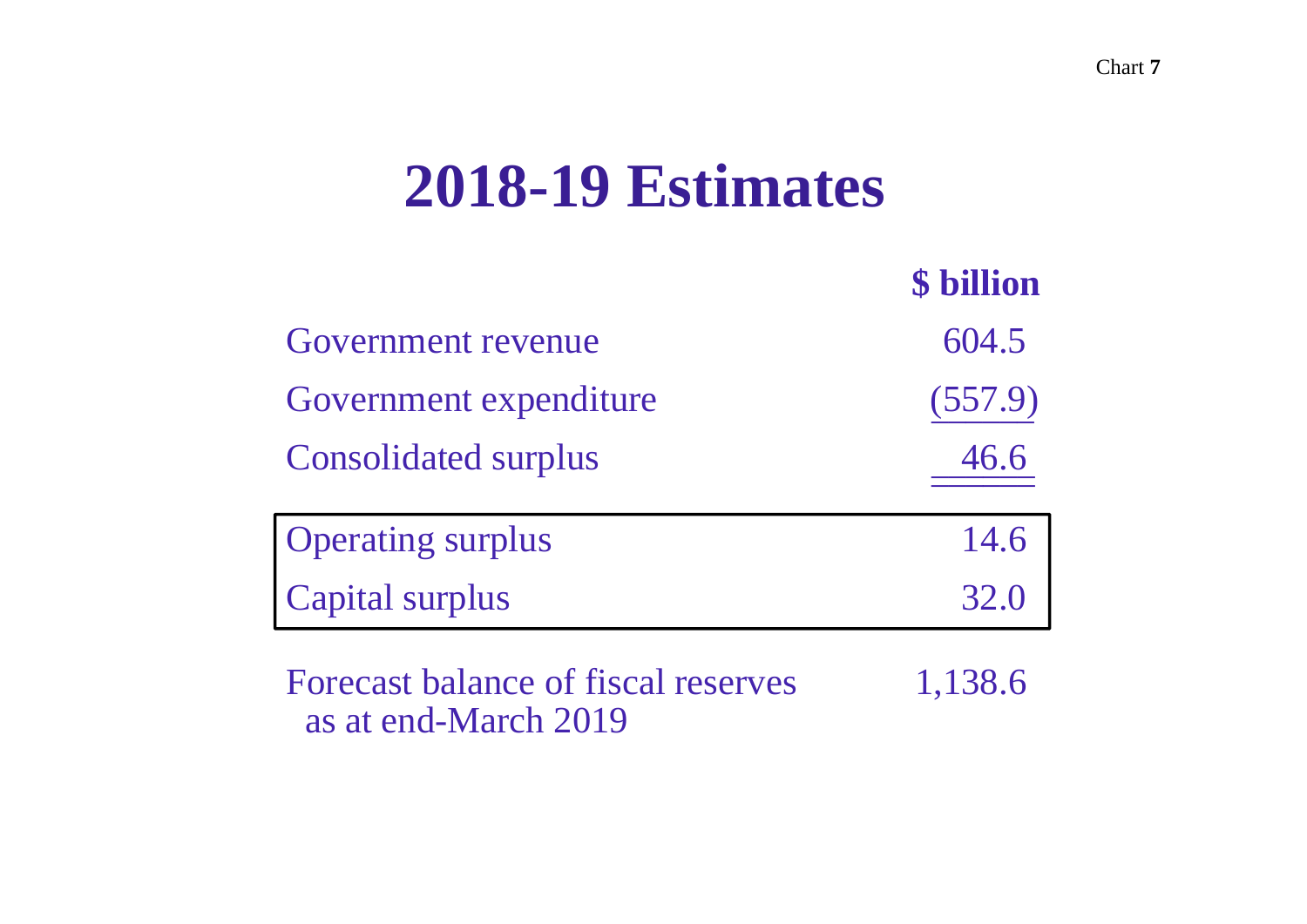#### **Growth of Government Revenue, Expenditure and Nominal GDPCumulative**

Growth (%)



#Government expenditure includes repayment of government bonds and notes issued in 2004.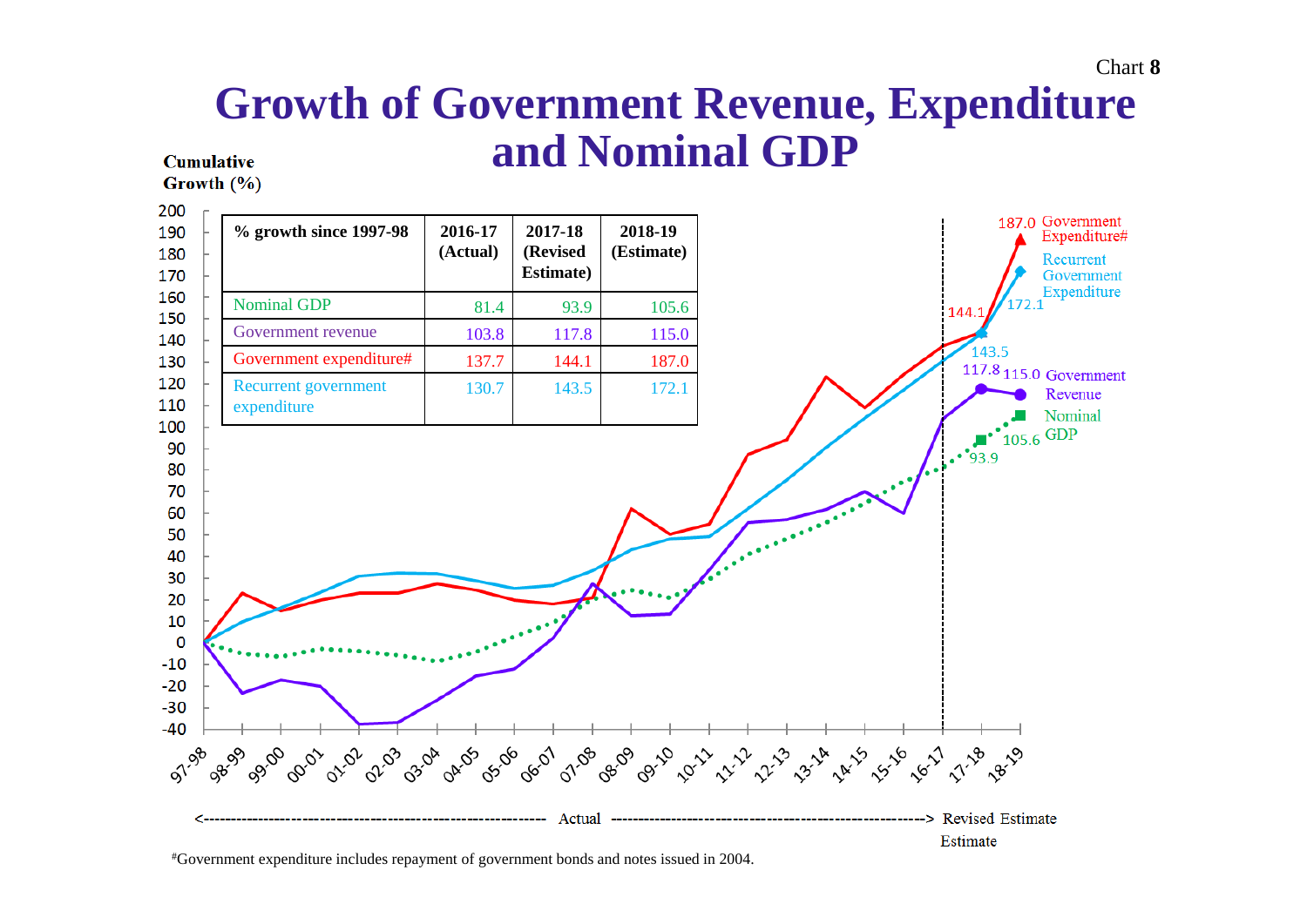#### **Government Expenditure vs Nominal GDP** Chart **9 for the recent five years**



# Government expenditure includes repayment of government bonds and notes issued in 2004.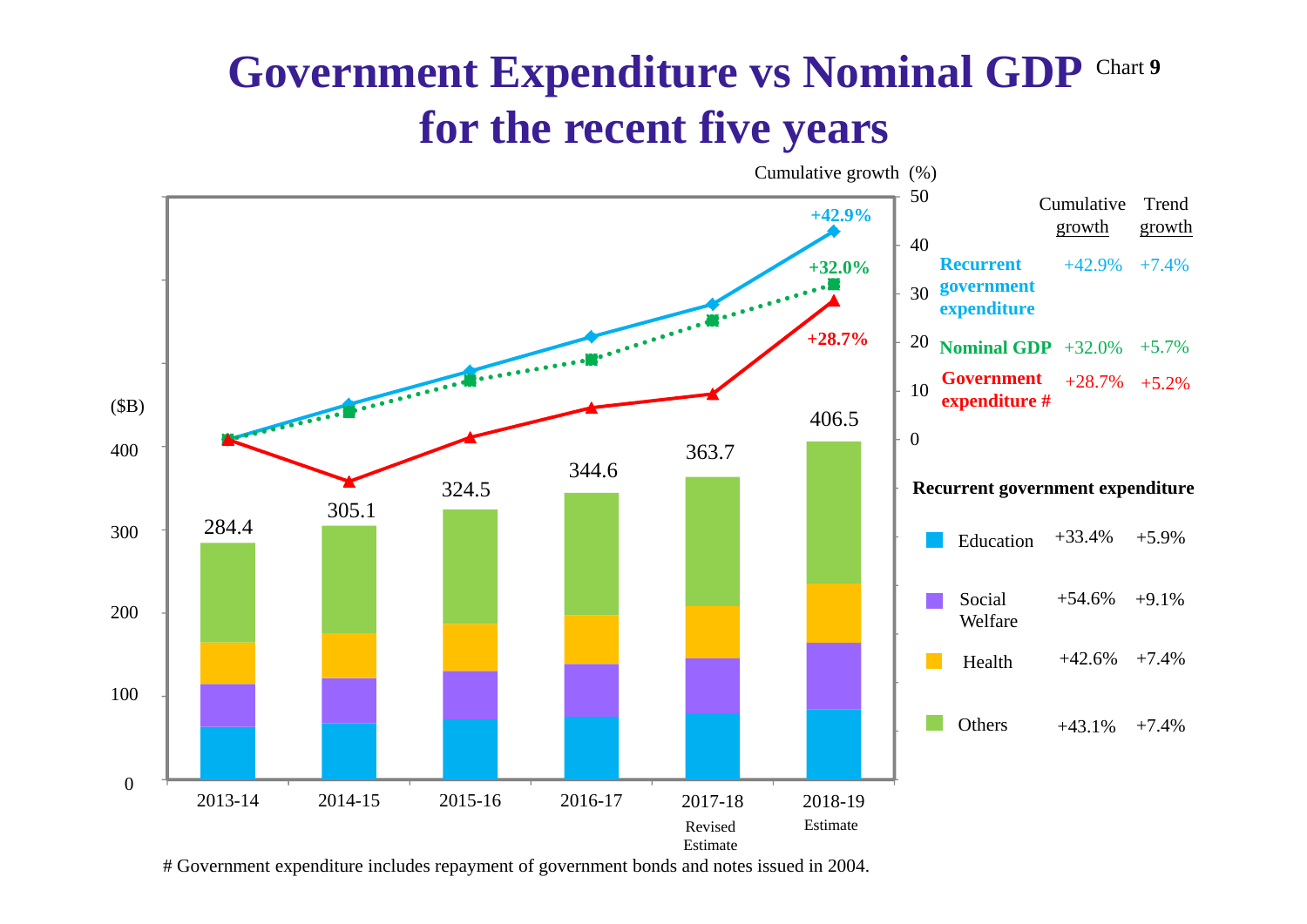### **2018-19 Revenue Estimates**

Chart **10**



|                          | <b>2018-19 Estimate</b> | % Share of<br><b>Government Revenue</b> | $%$ of GDP |
|--------------------------|-------------------------|-----------------------------------------|------------|
| <b>Operating Revenue</b> | \$456.1 B               | 75.5%                                   | 16.2%      |
| Capital Revenue          | \$148.4 B               | 24.5%                                   | 5.2%       |
| <b>Total</b>             | \$604.5 B               | 100%                                    | 21.4%      |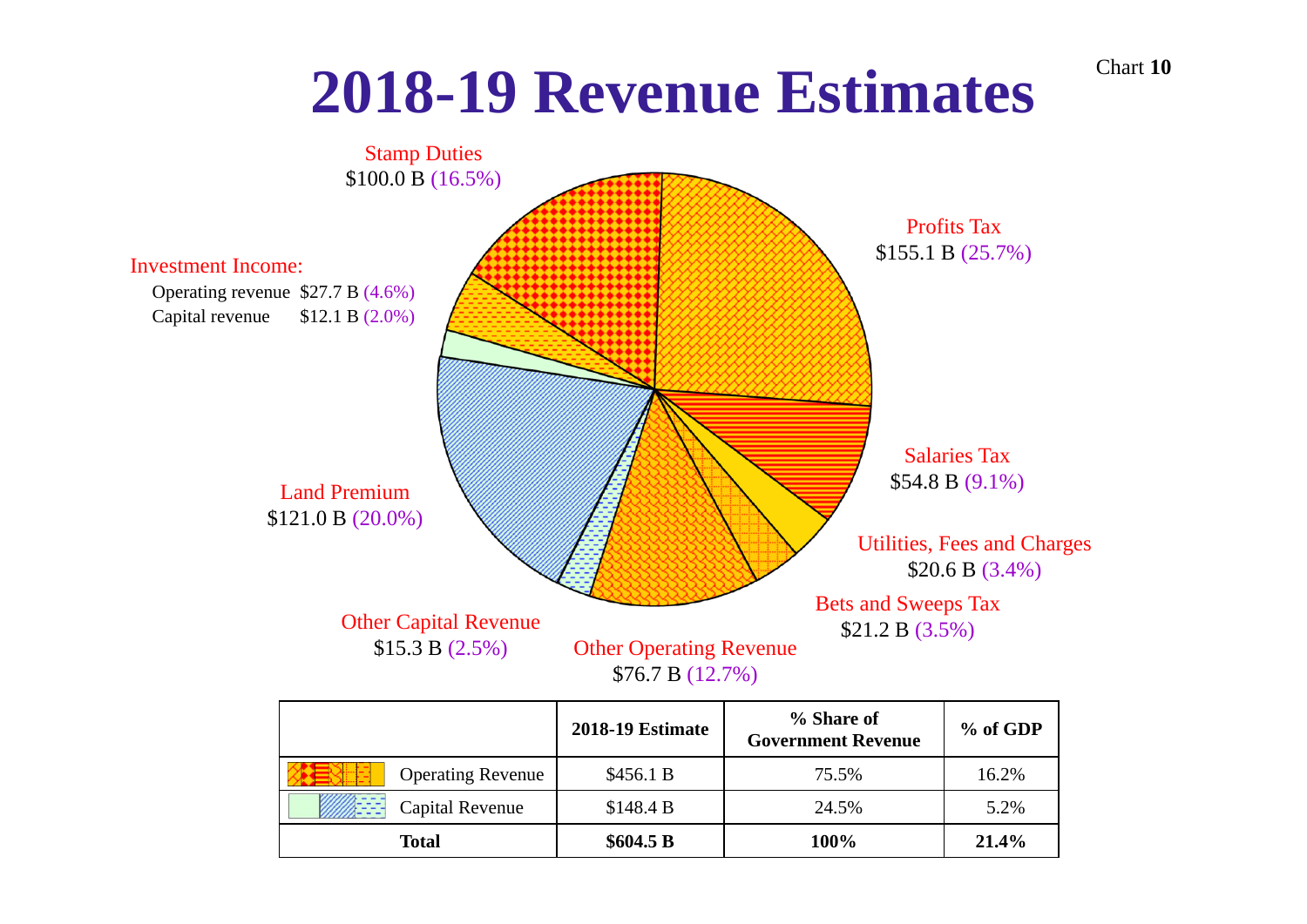#### **2018-19 Recurrent Expenditure Estimates**



Recurrent government expenditure: - \$406.5 billion (72.9% of total government expenditure of \$557.9 billion) - Increase of 11.8% against 2017-18 Revised Estimate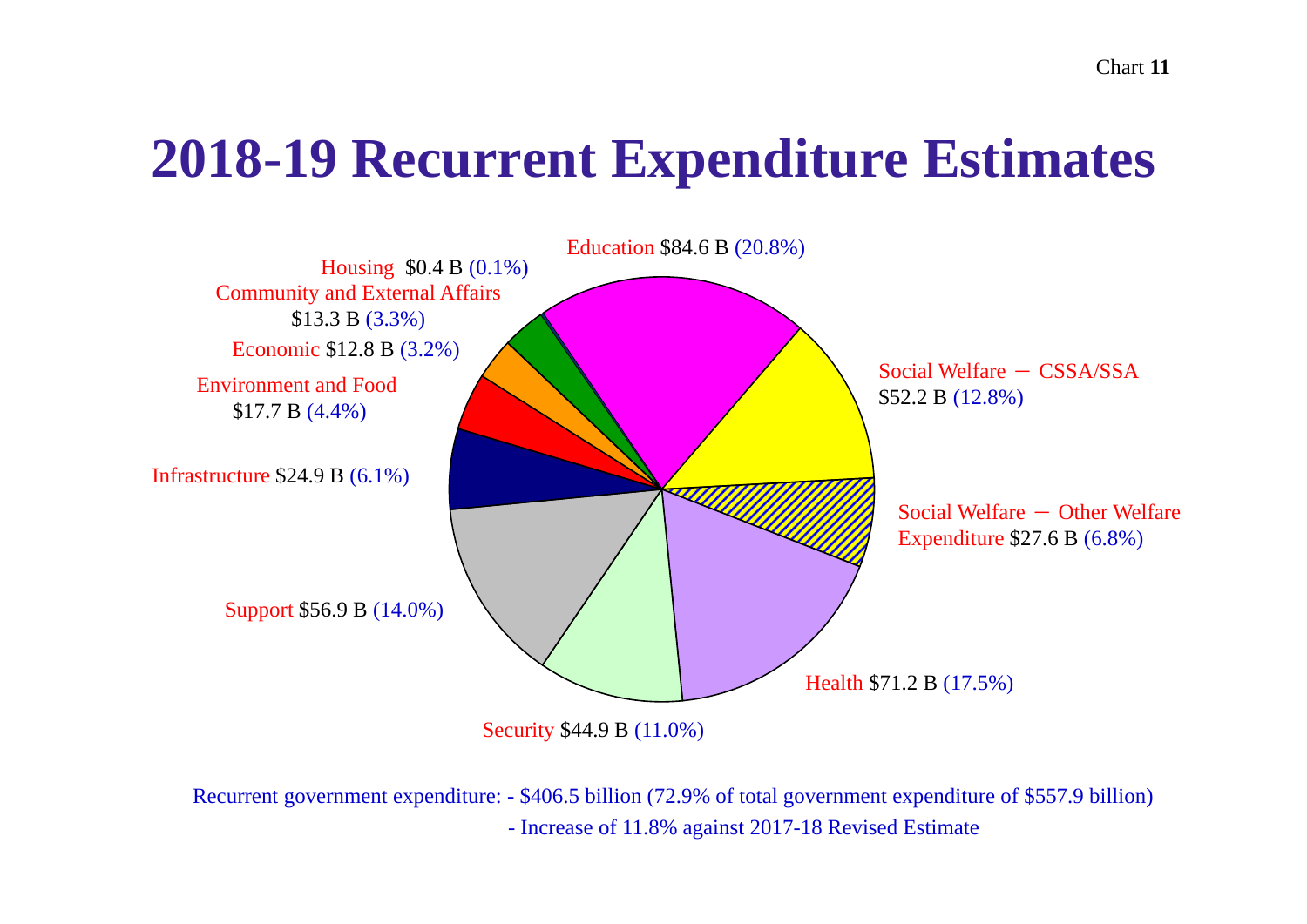#### **Fiscal Reserves**

**(in terms of number of months of government expenditure)**



Included issuance / (repayment) of government bonds and notes issued in 2004.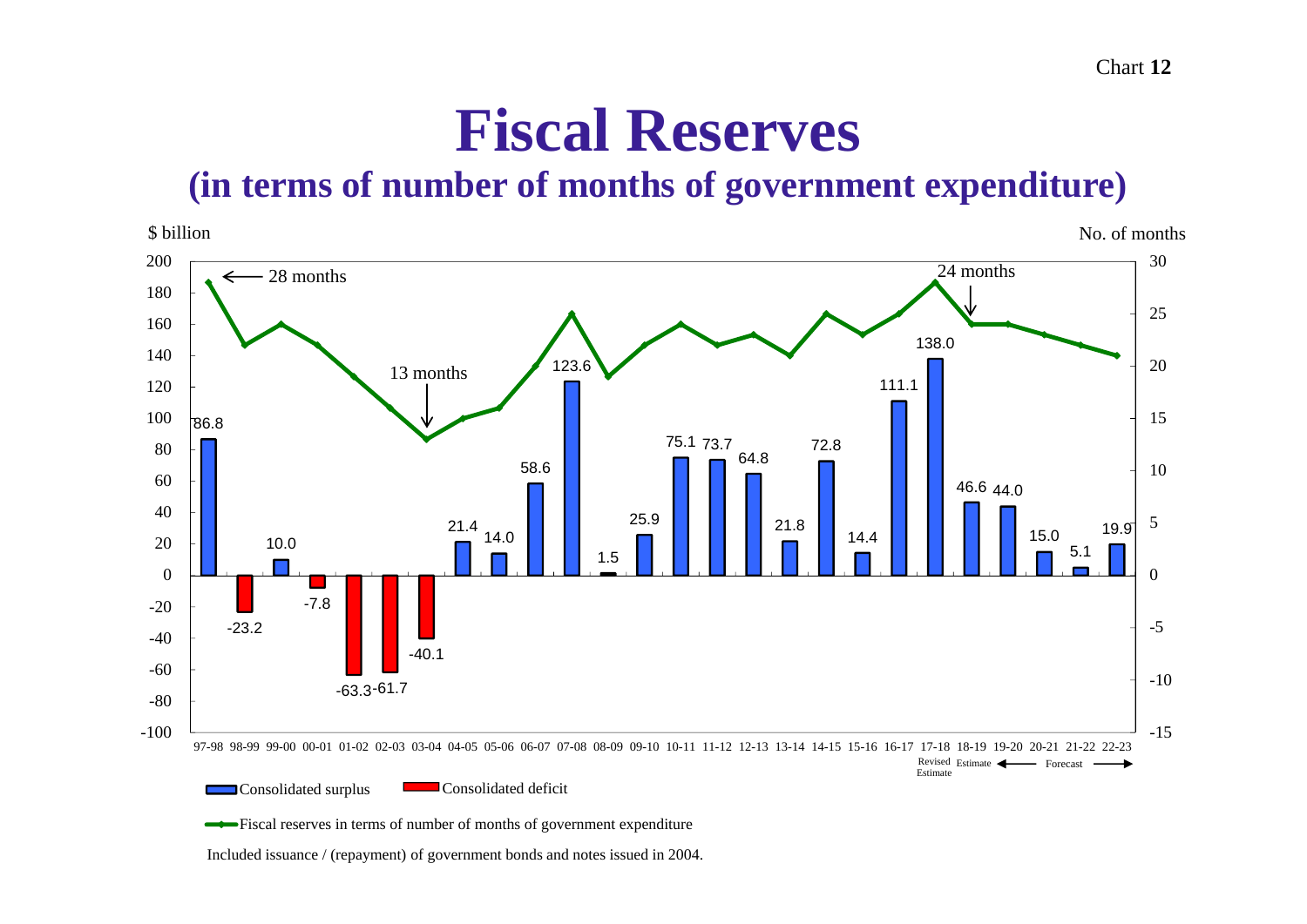#### Chart **13**

### **2018 Medium Range Forecast**

| (\$ billion)                                                | 2018-19<br>Estimate | 2019-20<br>Forecast                                                                     | 2020-21<br>Forecast | 2021-22<br>Forecast | 2022-23<br>Forecast |
|-------------------------------------------------------------|---------------------|-----------------------------------------------------------------------------------------|---------------------|---------------------|---------------------|
| <b>Operating surplus</b>                                    | 14.6                | 37.7                                                                                    | 7.0                 | 6.0                 | 11.5                |
| Capital surplus / (deficit)                                 | 32.0                | 7.8                                                                                     | 8.0                 | (0.9)               | 8.4                 |
| Repayment of bonds and notes <sup>#</sup>                   |                     | (1.5)                                                                                   |                     |                     |                     |
| <b>Consolidated surplus</b>                                 | 46.6                | 44.0                                                                                    | <b>15.0</b>         | 5.1                 | 19.9                |
| <b>Fiscal reserves</b>                                      | 1,138.6             | 1,182.6                                                                                 | 1,197.6             | 1,202.7             | 1,222.6             |
| - in terms of number of months of<br>government expenditure | 24                  | 24                                                                                      | 23                  | 22                  | 21                  |
| in terms of percentage of GDP                               | 40.3%               | 39.9%                                                                                   | 38.5%               | 36.8%               | 35.6%               |
| <b>Trend Growth</b>                                         |                     | 2013-14 to<br>2018-19 Estimate to<br><b>2018-19 Estimate</b><br><b>2022-23 Forecast</b> |                     |                     |                     |

Government Expenditure  $+ 5.2\% + 5.7\%$ Nominal GDP  $+5.7\%$  $+5.0%$ 

# only include repayment of government bonds and notes issued in 2004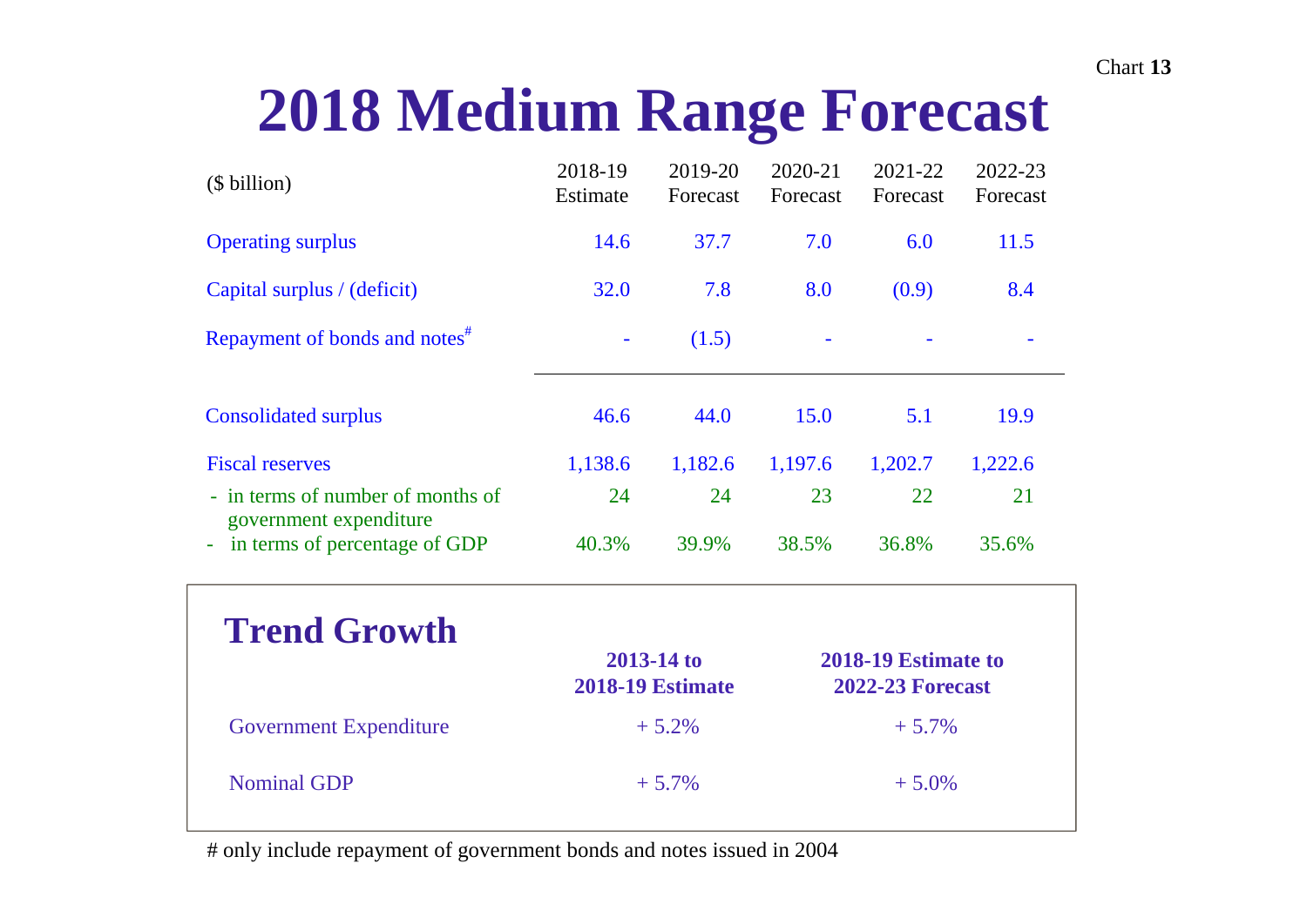### **Diversified Economy**

- **1. Innovation and Technology**
- **2. Financial Services Industry**
- **3. Trading and Logistics Industry**
- **4. Tourism**
- **5. Business and Professional Services**
- **6. Construction Industry**
- **7. Creative Industries**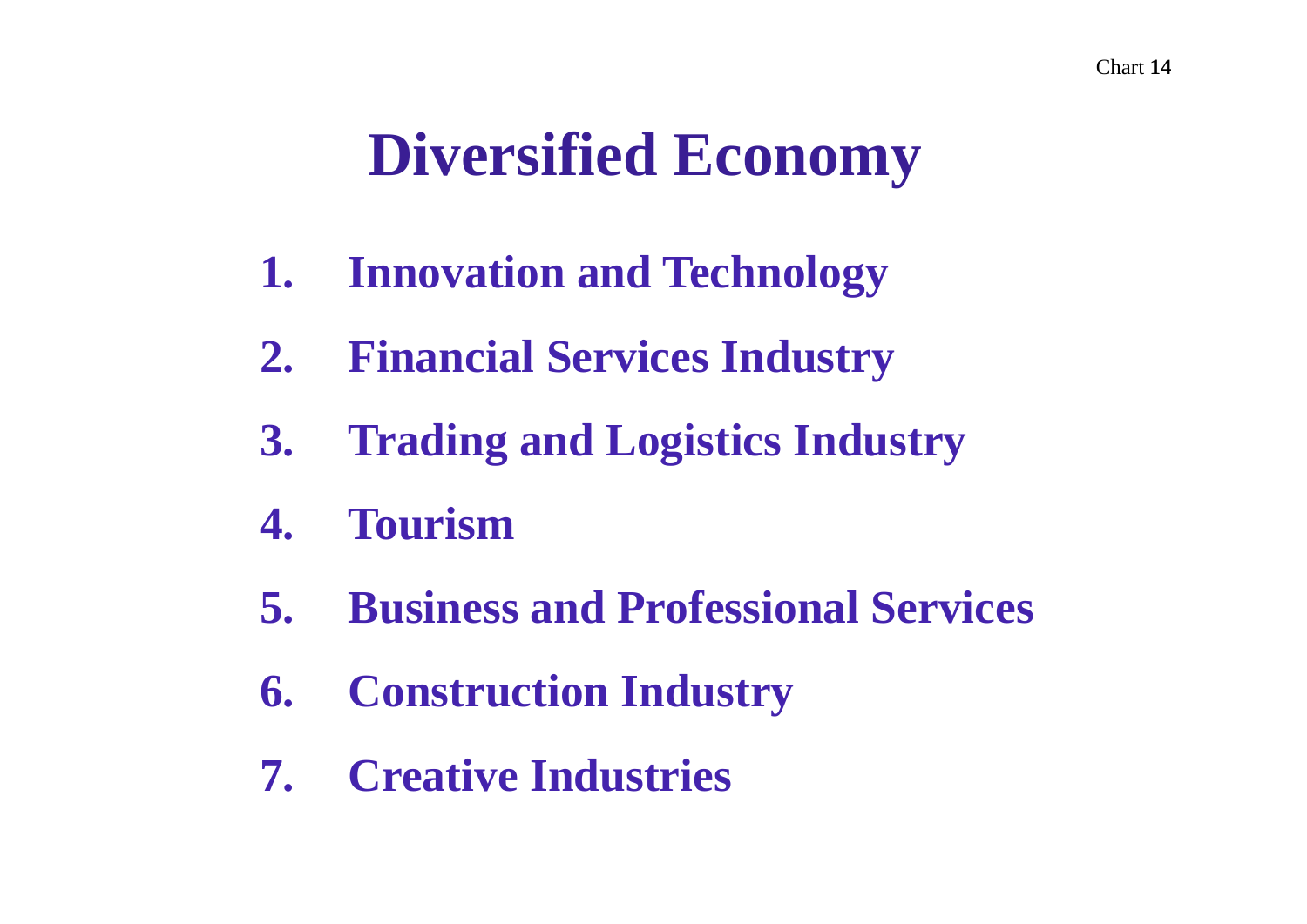#### **Manpower Training**

#### **Education**

- providing resources to achieve quality education and help funded post-secondary institutions tap more funding resources (\$7.5 billion)
- providing resources to suppor<sup>t</sup> life-wide learning activities and build barrier-free campuses (\$4.5 billion)
- making an injection into the Gifted Education Fund and the HKSAR Government Scholarship Fund (\$1.6 billion)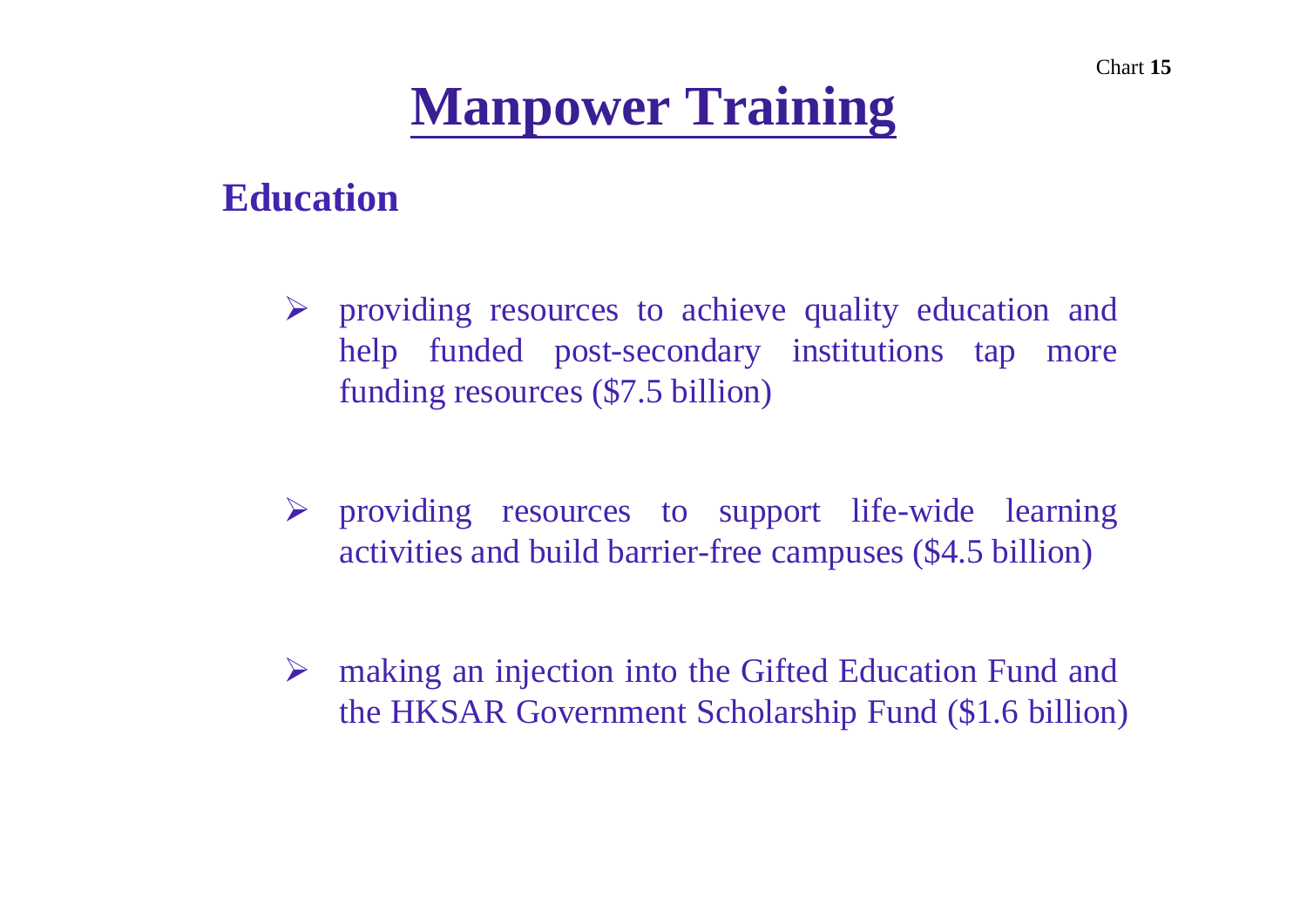Chart **16**

#### **Manpower Training**

**Continuing Education**

 making an injection of \$8.5 billion into the Continuing Education Fund

**Youth Development**

 $\blacktriangleright$  setting aside \$1 billion to suppor<sup>t</sup> the work of the Youth Development Commission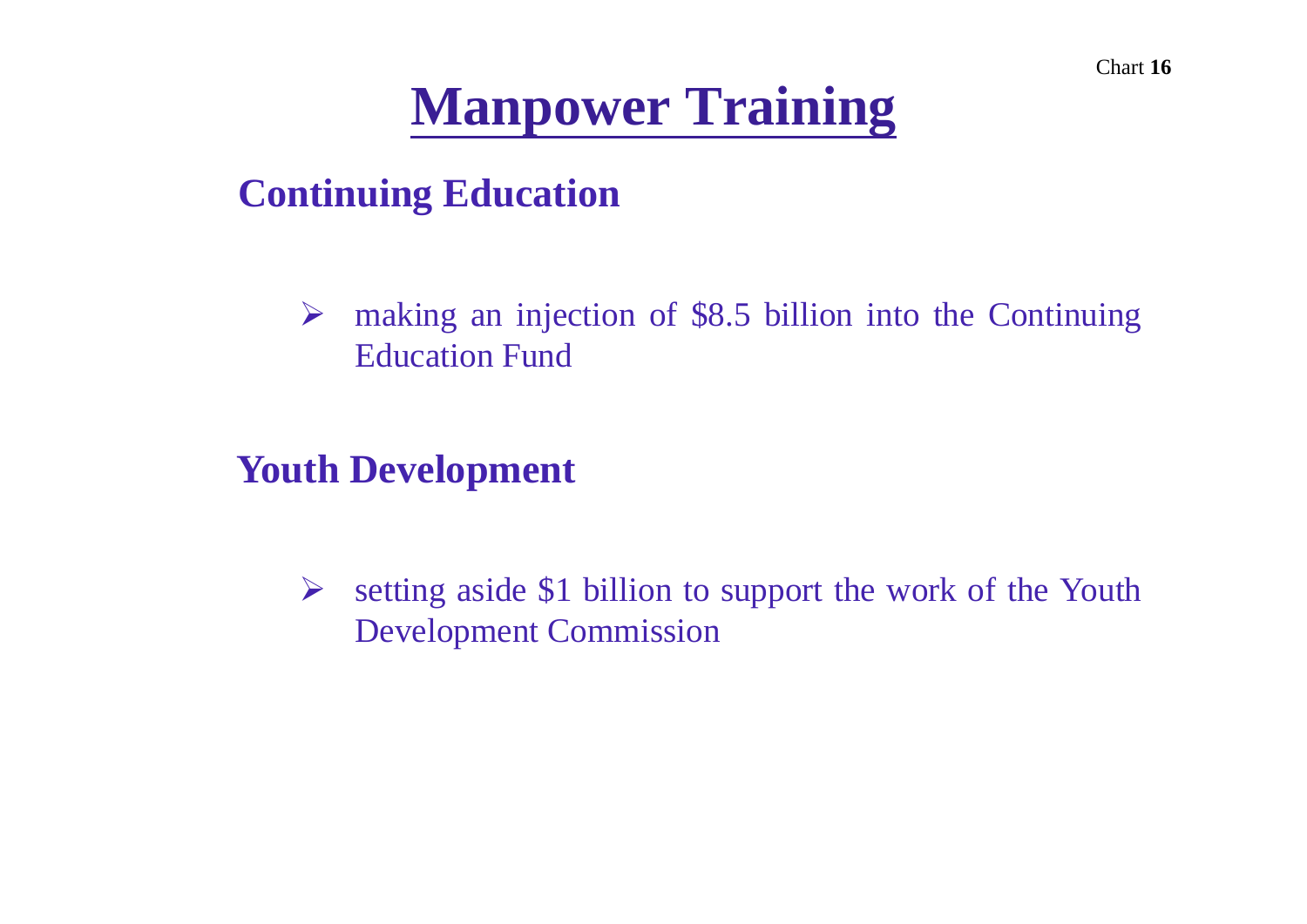Chart **17**

### **Enhancing Liveability**

#### **Land Resources**

- $\triangleright$  reprovisioning existing government facilities to release commercial sites
- $\blacktriangleright$ large commercial sites to be made available
- $\blacktriangleright$  setting aside \$ 1 billion to make better use of vacant governmen<sup>t</sup> sites and school premises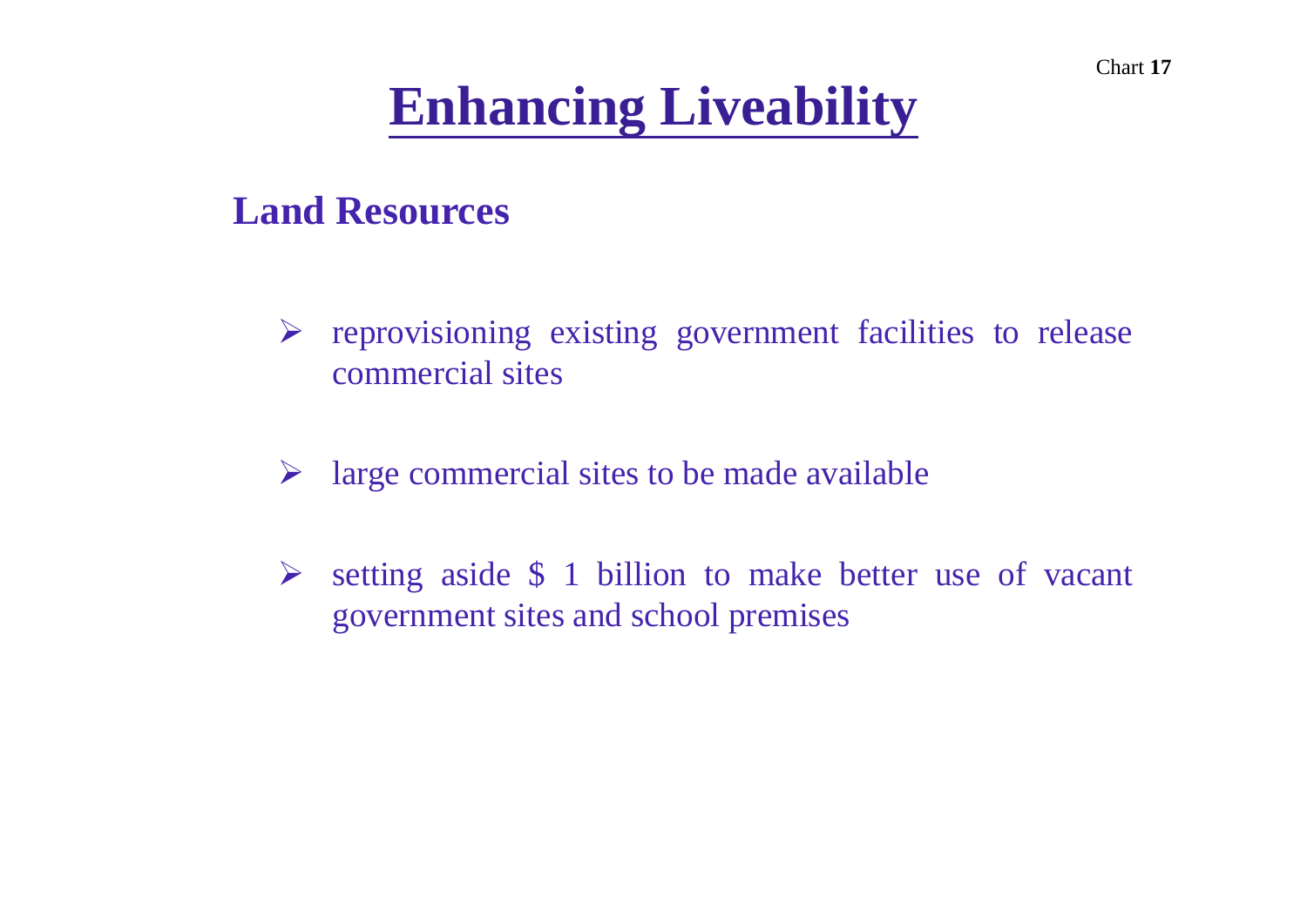#### **Healthcare**

- increasing recurrent funding of Hospital Authority
- $\triangleright$  start planning the second 10-year hospital development plan
- considering enhancements to and expanding capacity for healthcare manpower training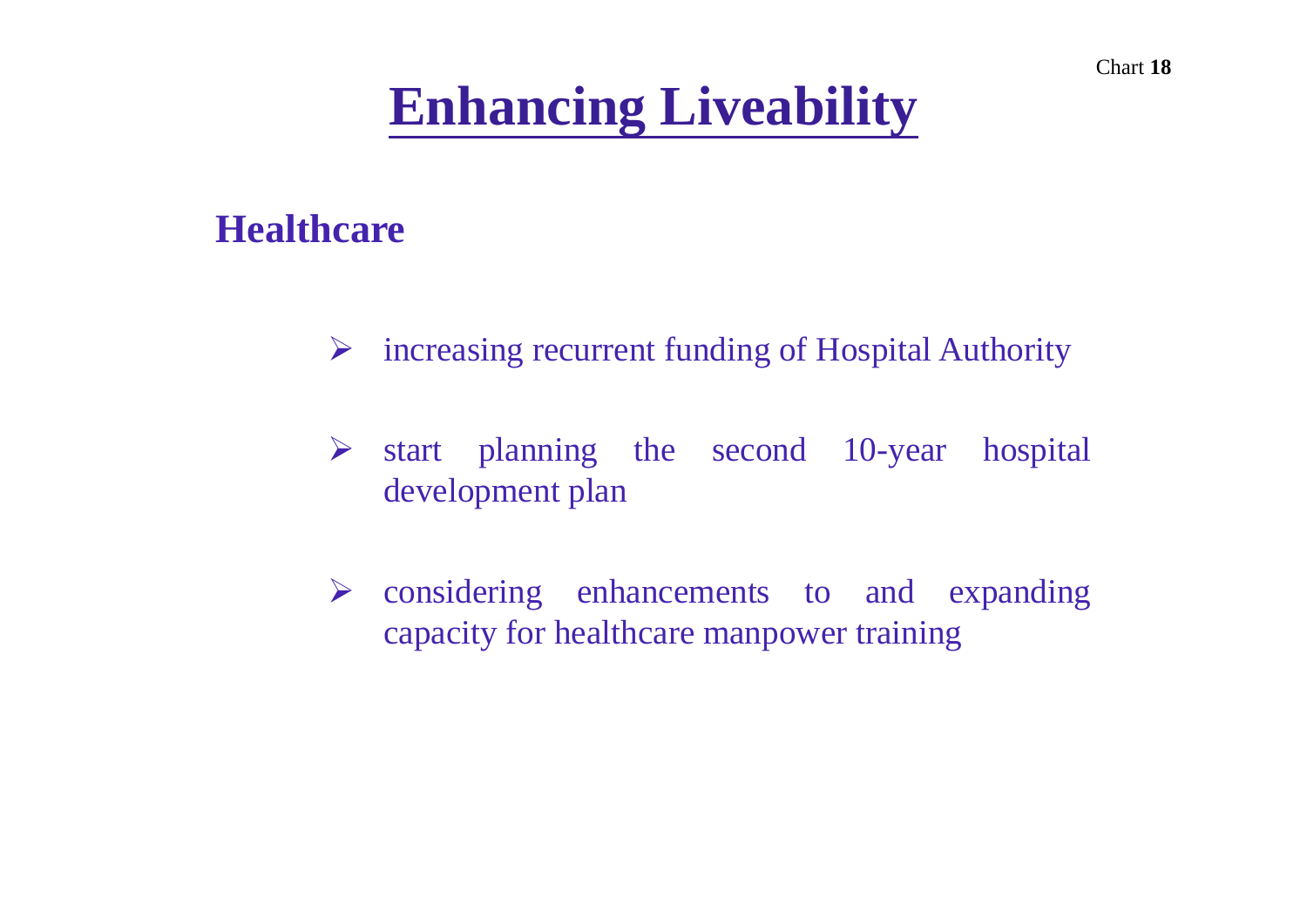#### **Arts and culture**

- $\blacktriangleright$  improving and developing cultural facilities; providing resources for the acquisition of museum collections
- $\blacktriangleright$ Art Development Matching Grants Pilot Scheme

#### **Sports**

- A making an injection into the sports portion of the Arts and Sport Development Fund
- making an injection into the Elite Athletes Development Fund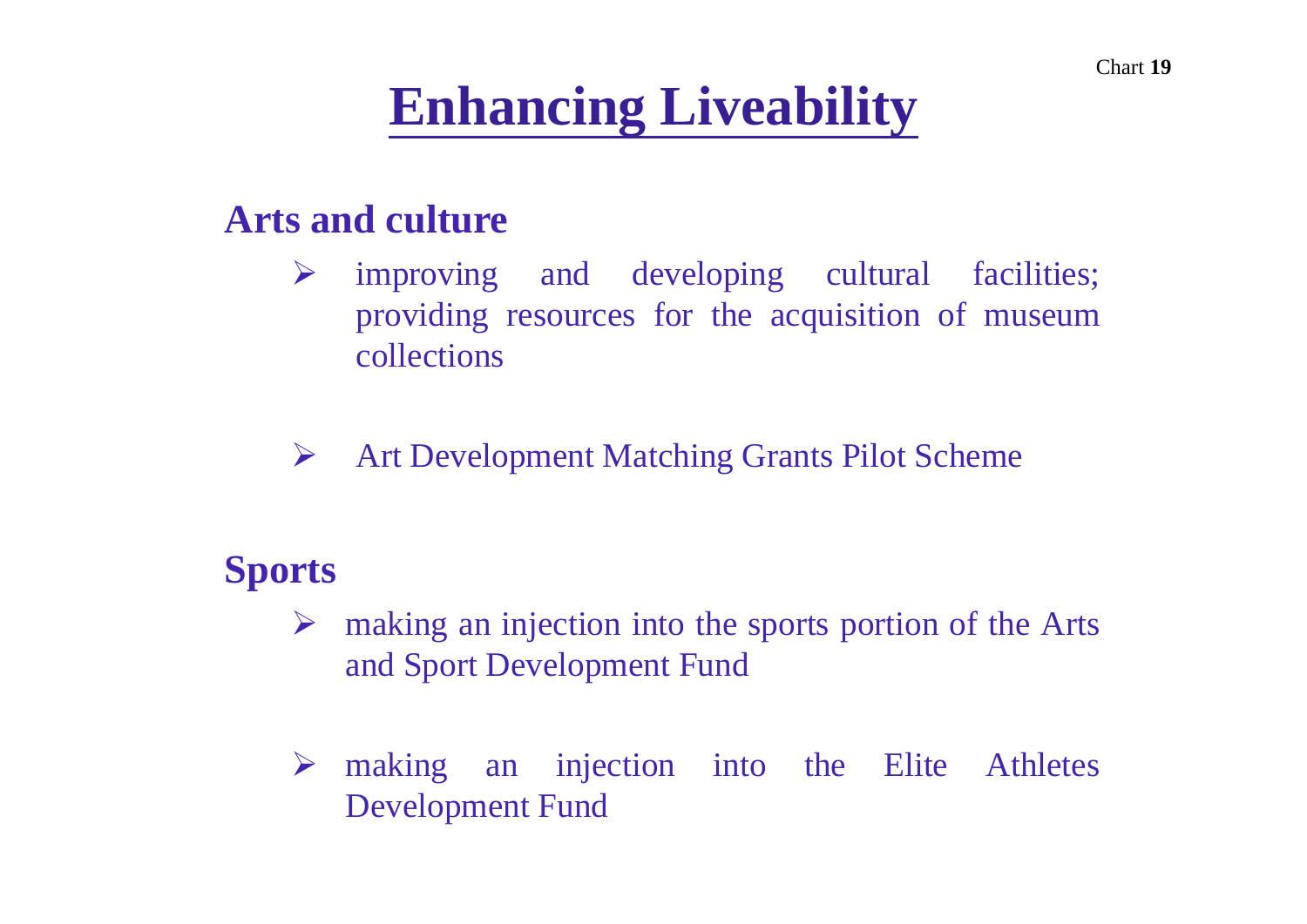#### **District facilities**

- $\blacktriangleright$  setting aside \$8 billion for district facilities; the Home Affairs Bureau will co-ordinate and follow up
- earmarking \$2 billion for implementing <sup>a</sup> Market Modernisation Programme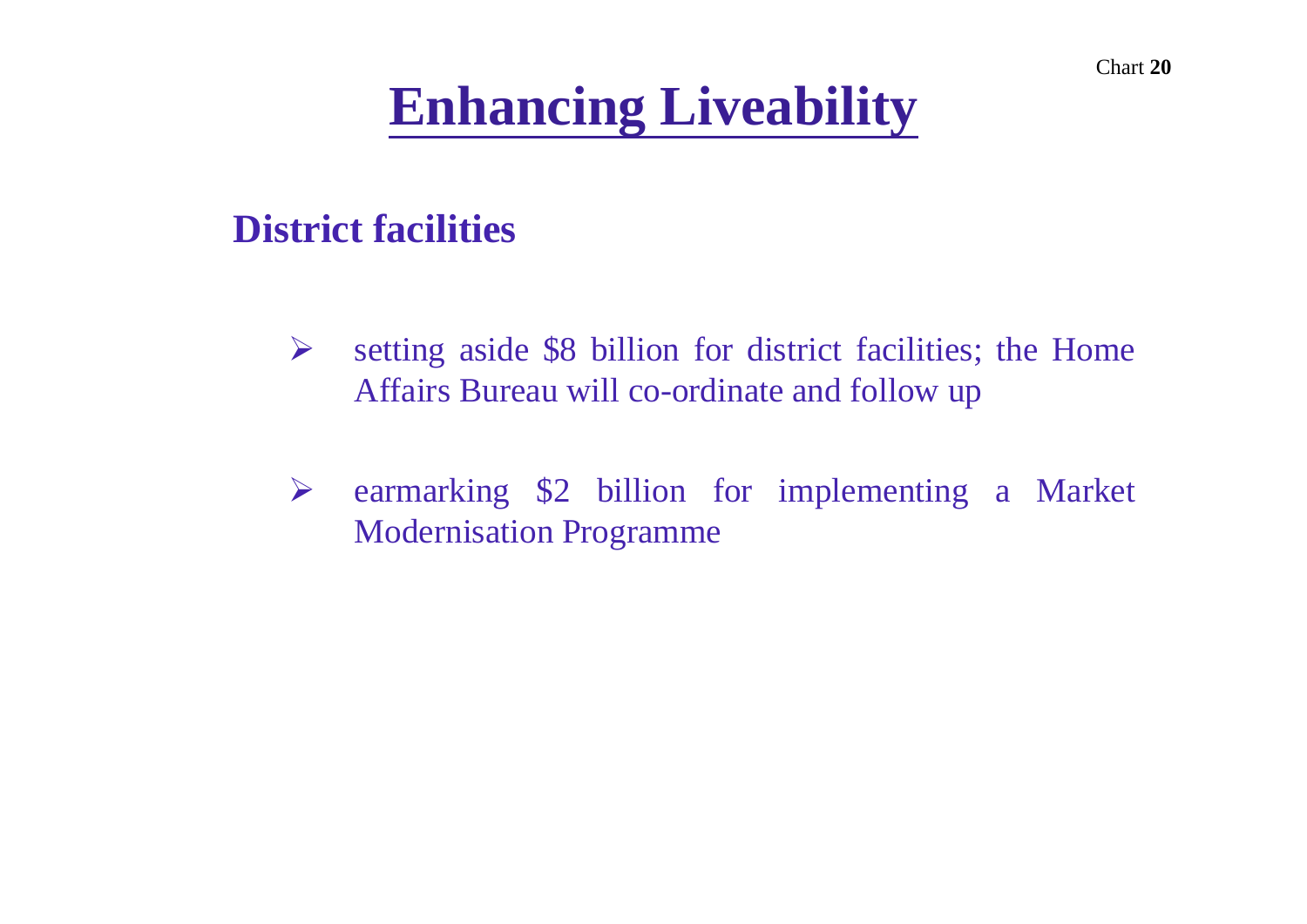#### **Environment**

- $\triangleright$  promoting the installation of renewable energy facilities and enhancing tax concessions
- $\triangleright$  waiving in full the First Registration Tax (FRT) for electric commercial vehicles, electric motor cycles and electric motor tricycles
- $\triangleright$  for electric private cars, continuing with the current FRT concession; launching <sup>a</sup> "one-for-one replacement" scheme for owners who replace their cars with an electric private car to enjoy <sup>a</sup> higher FRT concession of up to \$250,000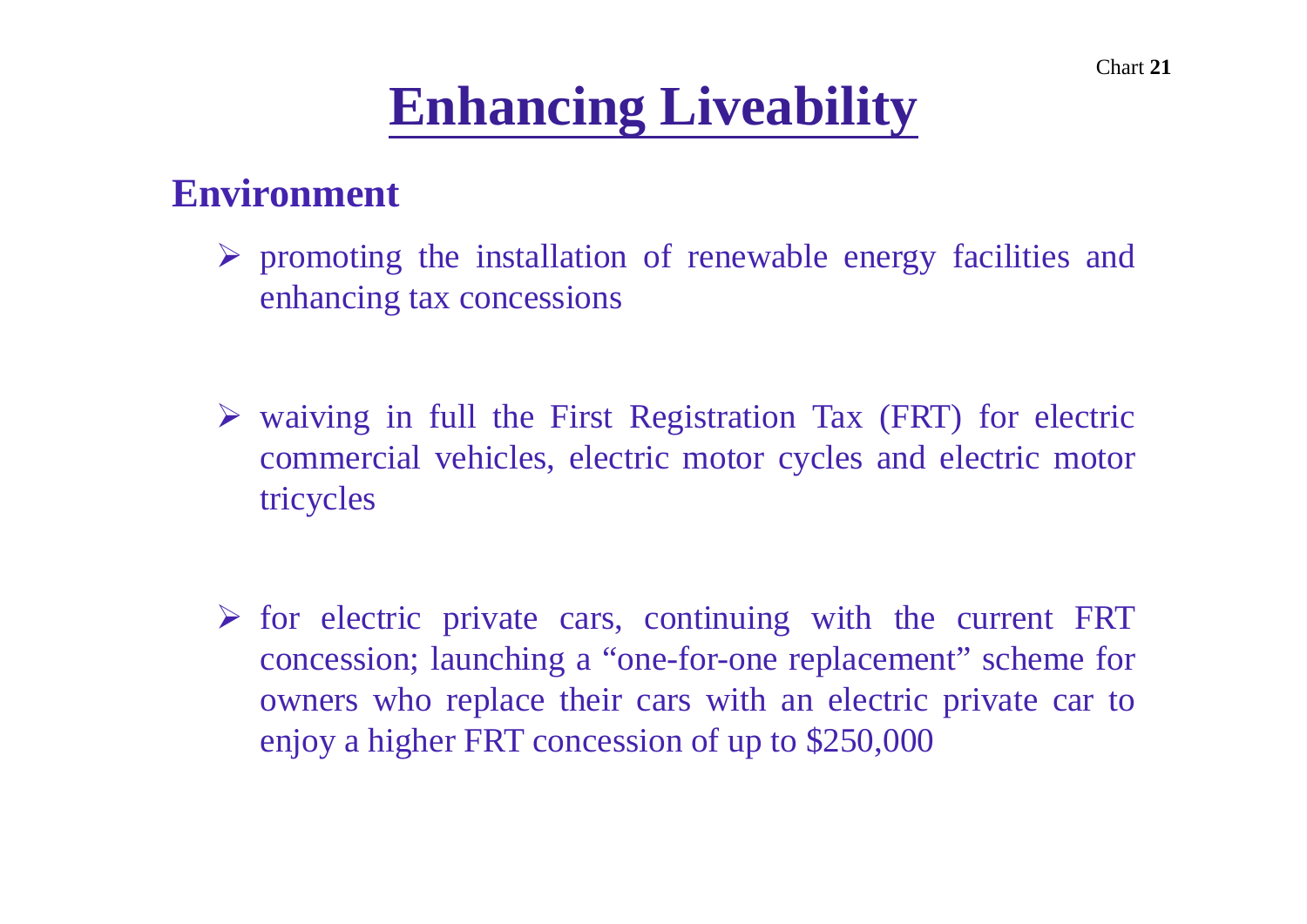- enhancing elderly and rehabilitation services
- $\blacktriangleright$  strengthening social work and counselling services, with <sup>a</sup> view to ultimately achieving the target of "one school social worker for each school"
- $\blacktriangleright$ strengthening suppor<sup>t</sup> for ethnic minority people
- $\blacktriangleright$ setting aside \$15 billion for the MPF "offsetting" arrangement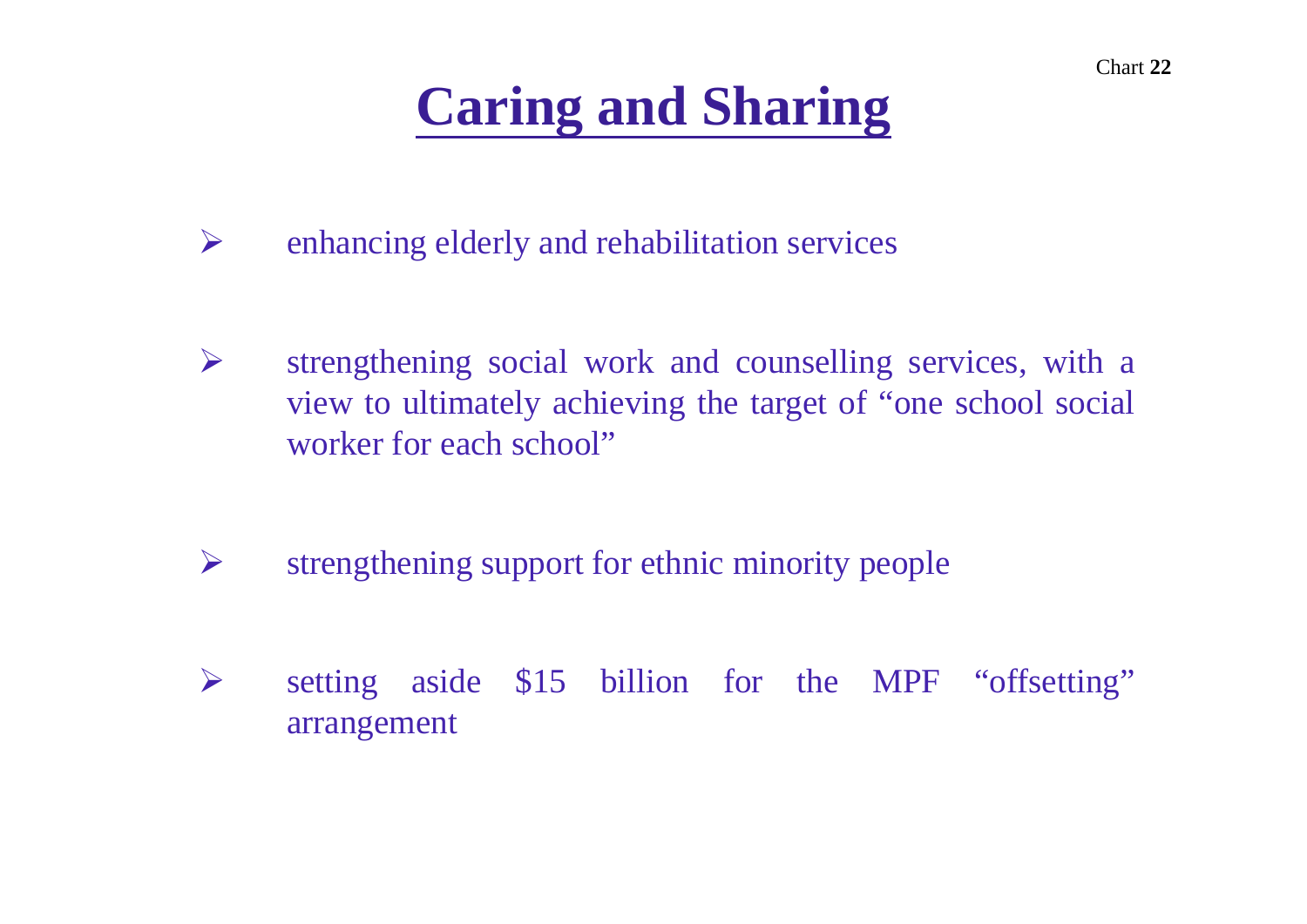#### **Reducing Tax Burdens on Individuals**

- $\sum_{i=1}^{n}$  widening the tax bands for salaries tax and adjusting the marginal tax rates
- $\blacktriangleright$ increasing child allowances
- $\sum_{i=1}^{n}$  increasing the allowances for maintaining <sup>a</sup> dependent paren<sup>t</sup> or grandparent; raising the deduction ceiling for elderly residential care expenses
- $\blacktriangleright$ introducing <sup>a</sup> personal disability allowance
- $\blacktriangleright$  providing tax deduction for people who purchase eligible health insurance products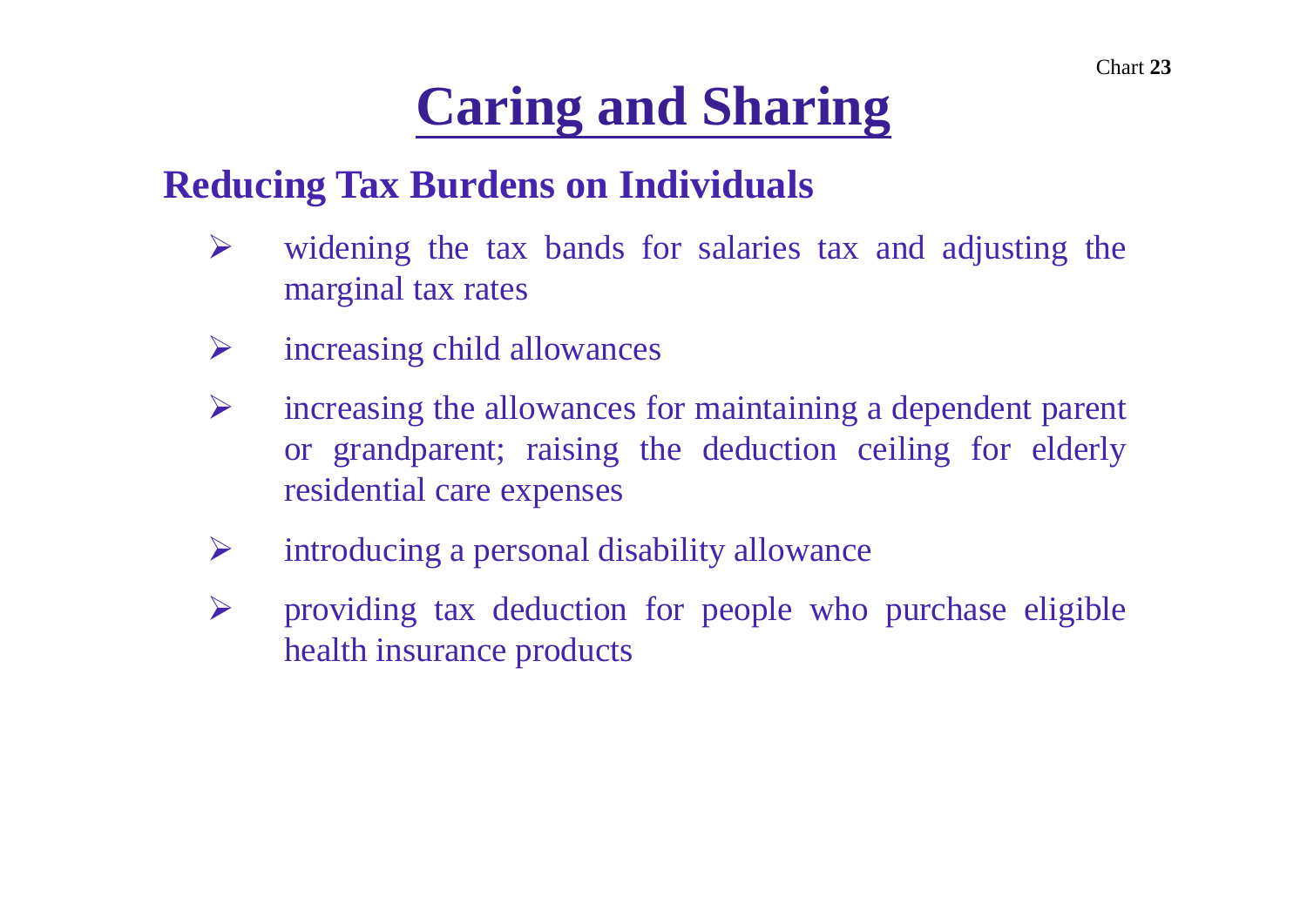#### **Sharing Fruits of Success**

- $\blacktriangleright$  reducing salaries tax and tax under personal assessment for 2017-18 by 75%, subject to <sup>a</sup> ceiling of \$30,000
- $\sum_{i=1}^{n}$  reducing profits tax for 2017-18 by 75%, subject to <sup>a</sup> ceiling of \$30,000
- $\blacktriangleright$  waiving rates for four quarters of 2018-19, subject to <sup>a</sup> ceiling of \$2,500 per quarter for each rateable property
- $\blacktriangleright$ providing <sup>a</sup> one-off gran<sup>t</sup> of \$2,000 to each student in need
- $\sum_{i=1}^{n}$  paying the examination fees for candidates sitting for the 2019 Hong Kong Diploma of Secondary Education Examination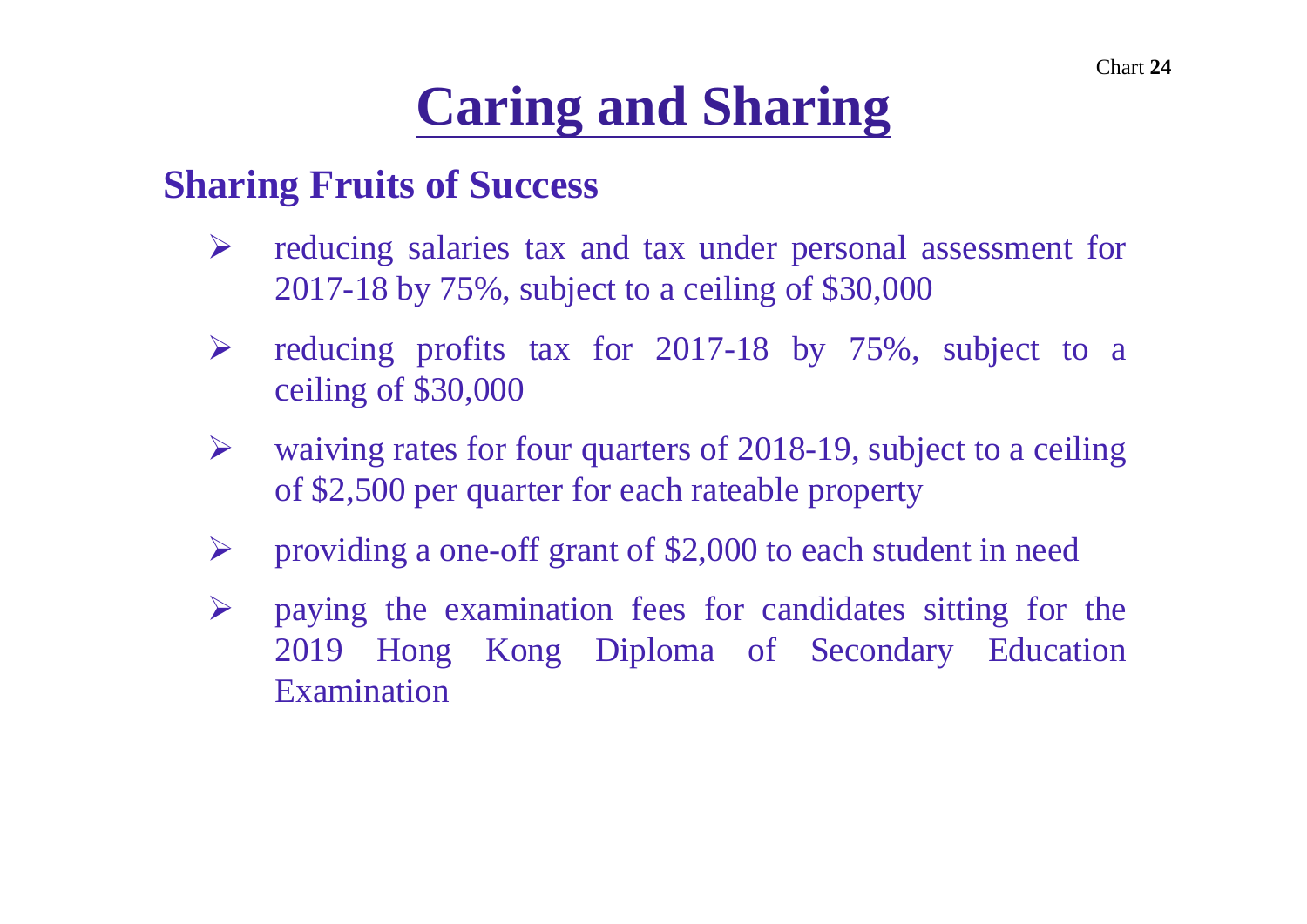#### **Sharing Fruits of Success**

- $\blacktriangleright$  providing an extra allowance to social security recipients, equal to two months of the standard rate Comprehensive Social Security Assistance payments, Old Age Allowance, Old Age Living Allowance or Disability Allowance
- providing similar arrangements for recipients of Low-income Working Family Allowance and Work Incentive Transport Subsidy
- $\blacktriangleright$  inviting the Community Care Fund to consider providing short-term relief for the "N have-nots households"